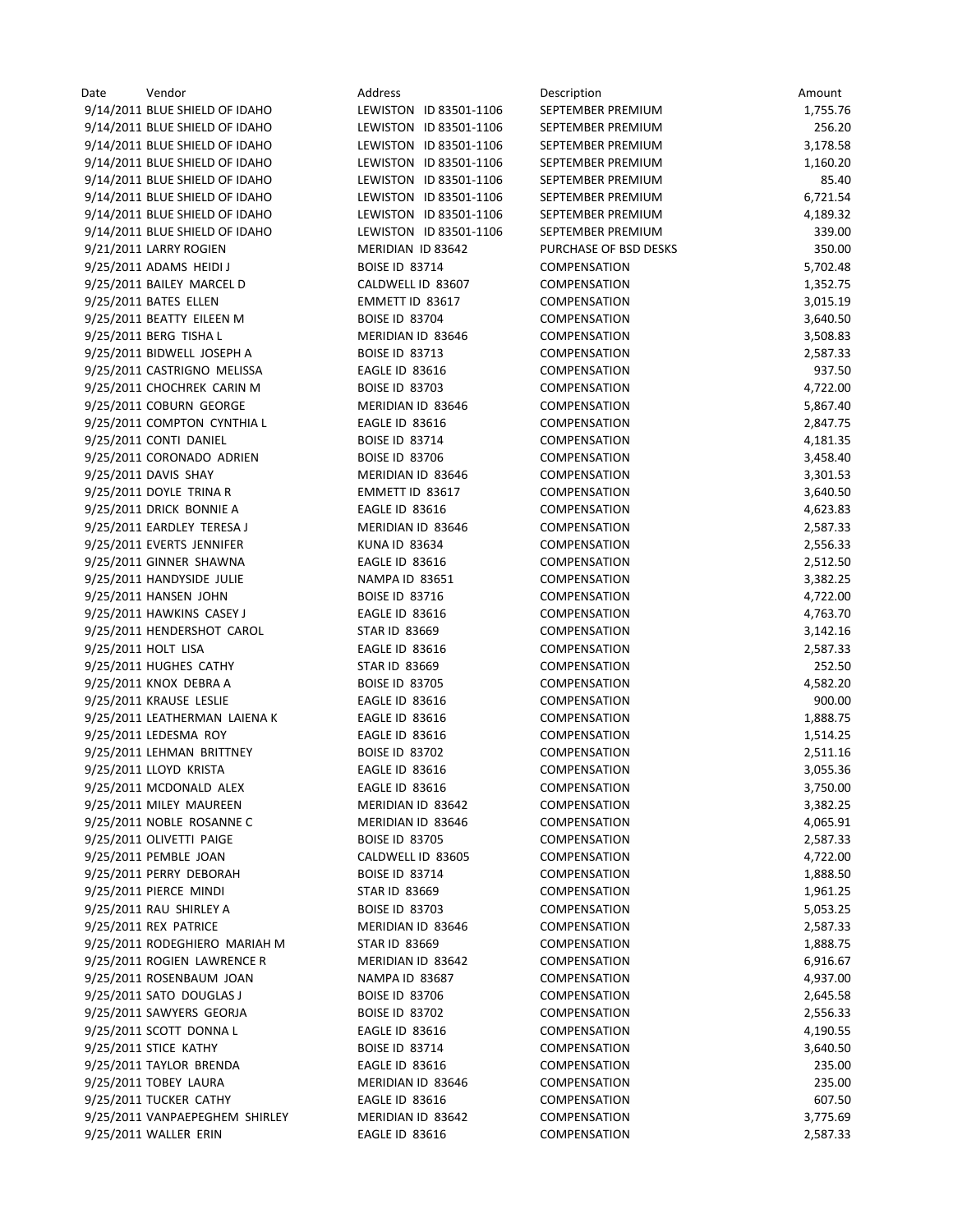| 9/25/2011 WEST TAMELA                                      | MERIDIAN ID 83646                             | COMPENSATION                                         | 4,128.08           |
|------------------------------------------------------------|-----------------------------------------------|------------------------------------------------------|--------------------|
| 9/25/2011 WHITT HEATHER L                                  | <b>BOISE ID 83702</b>                         | <b>COMPENSATION</b>                                  | 1,482.66           |
| 9/25/2011 WILCOX LINDA L                                   | <b>EAGLE ID 83616</b>                         | <b>COMPENSATION</b>                                  | 240.00             |
| 9/25/2011 DRAIN SHERI L                                    | EAGLE ID 83616                                | <b>COMPENSATION</b>                                  | 3,466.74           |
| 9/25/2011 HOWE JANEANE                                     | <b>EAGLE ID 83616</b>                         | COMPENSATION                                         | 237.50             |
| 9/25/2011 JAMROG JEANNIE K                                 | <b>EAGLE ID 83616</b>                         | COMPENSATION                                         | 690.00             |
| 9/25/2011 JENSEN ALINA K                                   | <b>EAGLE ID 83616</b>                         | <b>COMPENSATION</b>                                  | 4,915.50           |
| 9/25/2011 O'TOOLE MAUREEN                                  | <b>EAGLE ID 83616</b>                         | COMPENSATION                                         | 1,964.33           |
| 9/25/2011 SAXTON LORI                                      | <b>STAR ID 83669</b>                          | COMPENSATION                                         | 455.00             |
| 9/25/2011 THIBAULT KIMBERLY K                              | <b>EAGLE ID 83616</b>                         | <b>COMPENSATION</b>                                  | 237.50             |
| 9/25/2011 HANSON JUSTIN                                    | <b>BOISE ID 83709</b>                         | COMPENSATION                                         | 242.50             |
| 9/25/2011 TEUSCHER MARY L                                  | <b>STAR ID 83669</b>                          | <b>COMPENSATION</b>                                  | 262.50             |
| 9/25/2011 WARNER MONIQUE                                   | EAGLE ID 83616                                | COMPENSATION                                         | 37.50              |
| 9/26/2011 ALLIED WASTE SERVICES                            | PHOENIX AZ 85062                              | <b>TRASH SERVICE</b>                                 | 500.20             |
| 9/26/2011 BLUE RIDER MUSIC                                 | MERIDIAN ID 83642                             | <b>TUBA REPAIR</b>                                   | 20.00              |
| 9/26/2011 BROADVOX GO! LLC                                 | CLEVELAND OH 44115-1800                       | <b>TELEPHONE CHARGES</b>                             | 89.31              |
| 9/26/2011 CITY OF EAGLE                                    | <b>EAGLE ID 83616</b>                         | <b>WATER BILL</b>                                    | 290.16             |
| 9/26/2011 COBRA HELP                                       | DENVER CO 80218                               | <b>COBRA ADMINISTRATION</b>                          | 23.00              |
| 9/26/2011 EAGLE SEWER                                      | <b>EAGLE ID 83616</b>                         | SEPTEMBER SEWER BILL                                 | 480.00             |
| 9/26/2011 GREATAMERICA LEASING CORP                        | DALLAS TX 75266-0831                          | PHONE SYSTEM LEASE                                   | 770.14             |
| 9/26/2011 IKON                                             | DALLAS TX 75265-0073                          | <b>COPIER LEASE</b>                                  | 568.34             |
| 9/26/2011 IKON OFFICE SOLUTIONS                            | CHICAGO IL 60680-2815                         | <b>COPY CHARGES</b>                                  | 313.97             |
| 9/26/2011 INSURANCE SPECIALISTS                            | <b>BOISE ID 83711</b>                         | <b>HRA PAYOUT</b>                                    | 450.00             |
| 9/26/2011 INTERMOUNTAIN GAS CO.                            | <b>BOISE ID 83732</b>                         | MONTHLY UTILITY BILL                                 | 27.97              |
| 9/26/2011 JASON LOWRY                                      | <b>NAMPA ID 83651</b><br>LAKE FOREST IL 60045 | JANITORIAL SERVICES AUGUST 2011                      | 180.00             |
| 9/26/2011 LAMINATOR.COM<br>9/26/2011 LEGACY OUTDOOR INC    | <b>EAGLE ID 83616</b>                         | LAMINATING FILM                                      | 166.94<br>1,585.43 |
| 9/26/2011 OFFICE DEPOT                                     | CINCINNATI OH 45263                           | LANDSCAPING SERVICES<br><b>OFFICE SUPPLIES</b>       | 293.23             |
| 9/26/2011 OFFICE DEPOT                                     | CINCINNATI OH 45263                           | OFFICE SUPPLIES                                      | 5.47               |
| 9/26/2011 OFFICE DEPOT                                     | CINCINNATI OH 45263                           | OFFICE SUPPLIES                                      | 279.85             |
| 9/26/2011 OFFICE DEPOT                                     | CINCINNATI OH 45263                           | <b>OFFICE SUPPLIES</b>                               | 265.60             |
| 9/26/2011 PRECOM                                           | <b>BOISE ID 83705</b>                         | SET UP PAGE GROUPS AND BELLS                         | 305.00             |
| 9/26/2011 CENTURY LINK                                     | PHOENIX AZ 85038-9040                         | PHONE BILL                                           | 52.73              |
| 9/26/2011 CENTURY LINK                                     | PHOENIX AZ 85038-9040                         | PHONE BILL                                           | 102.06             |
| 9/26/2011 ROSANNE NOBLE                                    | MERIDIAN ID 83646                             | REIMBURSE-SUPPLIES                                   | 27.16              |
| 9/26/2011 SHIRLEY RAU                                      | <b>BOISE ID 83703</b>                         | REIMBURSE-IB TRAINING                                | 558.18             |
| 9/26/2011 SOLUTIONPRO                                      | <b>BOISE ID 83709</b>                         | <b>FIBER WTF</b>                                     | 1,398.00           |
| 9/26/2011 STATE INSURANCE FUND                             | BOISE ID 83799-0002                           | <b>WORKERS COMPENSATION</b>                          | 825.00             |
| 9/26/2011 TAMELA WEST                                      | MERIDIAN ID 83646                             | REIMBURSE-SUPPLIES                                   | 200.00             |
| 9/26/2011 TEACHING POINT                                   | JACKSONVILLE FL 32256-8101                    | <b>IB SPANISH SUBCRIPTION</b>                        | 887.80             |
| 9/26/2011 TISHA BERG                                       | MERIDIAN ID 83646                             | REIMBURSE-KINDERGARTEN CURRICULUM                    | 311.29             |
| 9/26/2011 WAXIE SANITARY SUPPLY                            | SAN DIEGO CA 92138-1006                       | JANITORIAL SUPPLIES                                  | 519.89             |
| 9/26/2011 WAXIE SANITARY SUPPLY                            | SAN DIEGO CA 92138-1006                       | JANITORIAL SUPPLIES                                  | 48.83              |
| 9/26/2011 WAXIE SANITARY SUPPLY                            | SAN DIEGO CA 92138-1006                       | JANITORIAL SUPPLIES                                  | 22.95              |
| 9/26/2011 WAXIE SANITARY SUPPLY                            | SAN DIEGO CA 92138-1006                       | <b>JANITORIAL SUPPLIES</b>                           | 28.06              |
| 9/26/2011 U.S. POSTAL SERVICE                              | <b>EAGLE ID 83616</b>                         | <b>3 ROLLS OF STAMPS FOR OFFICE</b>                  | 132.00             |
| 9/26/2011 ALRAC RECORDS                                    | <b>BOISE ID 83705</b>                         | CD'S FOR ELEMENTARY PROGRAM                          | 96.00              |
| 9/26/2011 ANGELA DECKERS                                   | <b>EAGLE ID 83616</b>                         | <b>REFUND OF CHOIR SHIRT</b>                         | 25.00              |
| 9/26/2011 CENTENNIAL HIGH SCHOOL                           | <b>BOISE ID 83713</b>                         | <b>WOMENS DIST CHORAL FEST</b>                       | 135.00             |
| 9/26/2011 DAN CONTI                                        | BOISE ID 83714-4051                           | AD MILEAGE REIMBURSEMENT<br>MS ENTRY FEE FOR XC MEET | 170.94             |
| 9/26/2011 DAN CONTI<br>9/26/2011 DANIEL OR KIMBERLY WHELAN | BOISE ID 83714-4051<br><b>EAGLE ID 83616</b>  | <b>REFUND OF OPTIONAL REG FEES</b>                   | 50.00<br>25.00     |
| 9/26/2011 DANIEL OR KIMBERLY WHELAN                        | <b>EAGLE ID 83616</b>                         | REFUND OF OPTIONAL REG FEES                          | 25.00              |
| 9/26/2011 DANIEL OR KIMBERLY WHELAN                        | <b>EAGLE ID 83616</b>                         | REFUND OF OPTIONAL REG FEES                          | 30.00              |
| 9/26/2011 DOUGLAS SATO                                     | <b>BOISE ID 83706</b>                         | REIMBURSE-KEYS FOR FILE CABINET                      | 5.30               |
| 9/26/2011 HCCS                                             | CALDWELL ID 83605                             | REFUND FOR MISSING WHITEBOARD                        | 500.00             |
| 9/26/2011 JON CONTI                                        | <b>BOISE ID 83714</b>                         | <b>TRAINER</b>                                       | 62.50              |
| 9/26/2011 JOSH CONTI                                       | <b>BOISE ID 83714</b>                         | TRAINER                                              | 237.50             |
| 9/26/2011 TIMOTHY OR GERDA FORD                            | <b>EAGLE ID 83616</b>                         | REIMBURSE-CHOIR SHIRT                                | 25.00              |
| 9/26/2011 TRICIA FUNES                                     | <b>EAGLE ID 83616</b>                         | REFUND FOR PE UNIFORM                                | 15.00              |
| 9/26/2011 WILLIAM CRAWSHAW                                 | EMMETT ID 83617                               | REFUND FOR ACTIVITY CARD                             | 30.00              |
|                                                            |                                               |                                                      |                    |